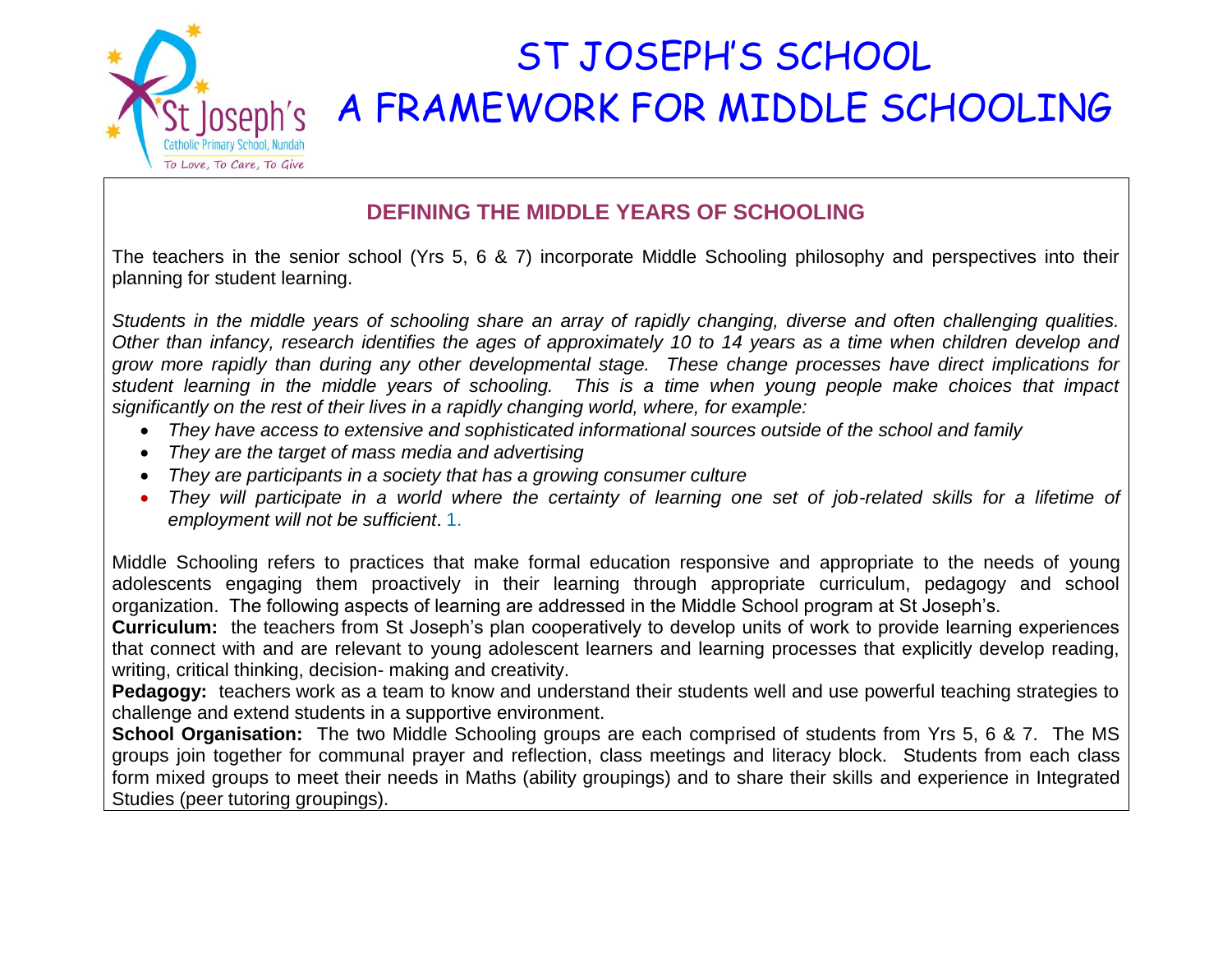## **DISTINCTIVE ASPECTS OF ADOLESCENT NEUROLOGICAL DEVELOPMENT**

- $\triangleright$  During adolescence the brain undergoes tremendous restructuring and is hot wired for emotion
- $\triangleright$  Complex interactions of some neurotransmitters impact on adolescent behaviour and can create a predisposition for risk-taking.
- $\triangleright$  Changes in the frontal lobes and other areas of the brain are influenced by experience thus making the decisions adolescents make extremely important to the development of their neural architecture.
- $\triangleright$  Adolescents and adults think and react differently.
- $\triangleright$  Sleep patterns change and therefore must be considered in the day to day routine of school.
- Because the prefrontal cortex is maturing, self-control, judgment and decision-making processes are also maturing.
- $\triangleright$  There is a growing body of research identifying "gendered" brain differences that have direct implications for learning and behaviour. 2.

| <b>VALUES</b>           | <b>AREAS OF DISTINCTION</b>                                                                                                                                         | <b>PRACTICES</b>                                                                                                                                                                                                                                                                                                                                                                                                                                                                                                                                                                                                                                                   |
|-------------------------|---------------------------------------------------------------------------------------------------------------------------------------------------------------------|--------------------------------------------------------------------------------------------------------------------------------------------------------------------------------------------------------------------------------------------------------------------------------------------------------------------------------------------------------------------------------------------------------------------------------------------------------------------------------------------------------------------------------------------------------------------------------------------------------------------------------------------------------------------|
| <b>LEARNER-CENTERED</b> | Embracing an understanding<br>of adolescence and working<br>with adolescents - knowledge<br>of adolescent neurological<br>development.<br>Success for all students. | $\triangleright$ Flexible curriculum that provides learning experiences<br>that connect with and are relevant to students' personal<br>and social issues.<br>$\triangleright$ Teachers negotiate with students topics that are of<br>interest to them to identify appropriate concepts for<br>curriculum planning.<br>> Learning experiences acknowledge students' prior<br>knowledge and experiences.<br>$\triangleright$ Teaching and learning strategies explicitly develop<br>reading, writing, critical thinking, decision-making and<br>creativity.<br>$\triangleright$ Students are assisted to develop personal<br>goals and to reflect on their learning. |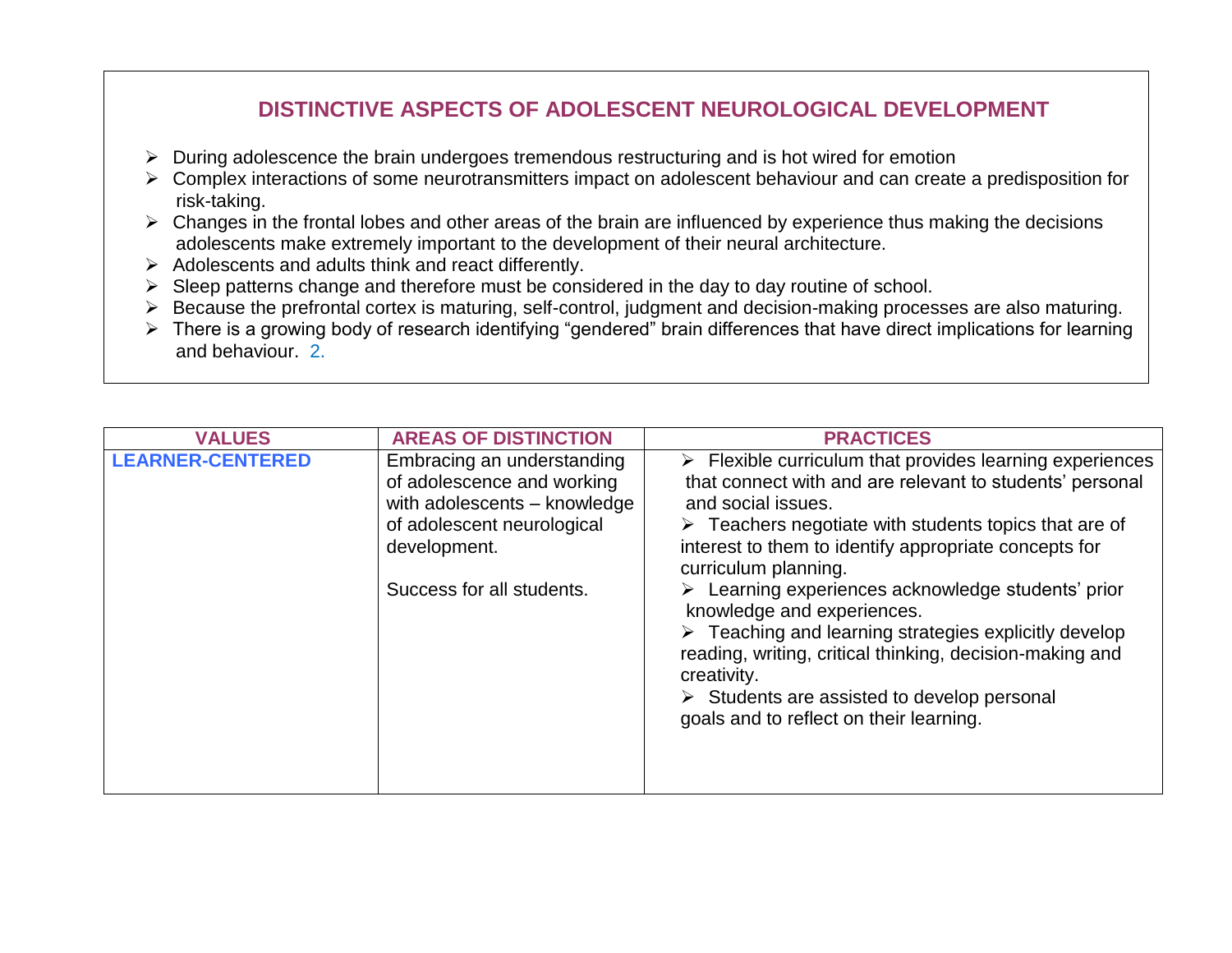| <b>COLLABORATIVELY</b><br><b>ORGANIZED</b> | Developmental differences<br>in this age group are catered<br>for using appropriate<br>pedagogy and negotiated<br>curriculum.                                                                                                                          | $\triangleright$ Teachers work as a team and plan an integrated<br>and connected curriculum.<br>$\triangleright$ Age appropriate opportunities are provided to link<br>learning with the community.<br>$\triangleright$ Students of mixed ages and abilities are grouped<br>across Years 5, 6 & 7.<br>$\triangleright$ Teachers have a deep understanding of their students<br>and challenge and extend students within a supportive<br>environment.<br>$\triangleright$ Additional support is identified and offered to students<br>who require it through individual and small group<br>support.<br>$\triangleright$ The Principal supports professional learning of staff. |
|--------------------------------------------|--------------------------------------------------------------------------------------------------------------------------------------------------------------------------------------------------------------------------------------------------------|-------------------------------------------------------------------------------------------------------------------------------------------------------------------------------------------------------------------------------------------------------------------------------------------------------------------------------------------------------------------------------------------------------------------------------------------------------------------------------------------------------------------------------------------------------------------------------------------------------------------------------------------------------------------------------|
| <b>OUTCOME BASED</b>                       | A common curriculum<br>framework and a<br>common pedagogy.                                                                                                                                                                                             | $\triangleright$ Curriculum makes explicit what students need to know<br>and do.<br>$\triangleright$ Teachers use learning data to inform planning.<br>$\triangleright$ Assessment criteria are negotiated or made explicit at<br>commencement of a phase of learning.<br>> Teachers use BCE Learning Framework and<br>Queensland syllabus documents to plan learning tasks.                                                                                                                                                                                                                                                                                                  |
| <b>FLEXIBLY CONSTRUCTED</b>                | Classes are grouped together<br>to form small communities<br>to promote cognitive growth<br>(through increased student<br>motivation) and social growth<br>(through age appropriate<br>pedagogy that also results in<br>reduced antisocial behaviour). | $\triangleright$ Students are grouped in flexible ways to integrate<br>whole class, small group and individual learning.<br>> Teachers use 'inquiry models' of teaching and<br>learning.<br>$\triangleright$ Sustained periods of time ensure students develop<br>quality relationships with a small group of adults.<br>$\triangleright$ Timetabling, use of space and resources support<br>students and teachers in the middle school program.                                                                                                                                                                                                                              |
| <b>ETHICALLY AWARE</b>                     | <b>Middle Schooling Framework</b><br>aligns with School Mission.                                                                                                                                                                                       | > Students grow in their understanding of the Church's<br>Social Justice Teachings through their learning<br>experiences.<br>$\triangleright$ Justice, respect and concern for the needs of others<br>are reflected in the Middle School Class Covenant.<br>$\triangleright$ Assessment and reporting practices are just and<br>equitable.                                                                                                                                                                                                                                                                                                                                    |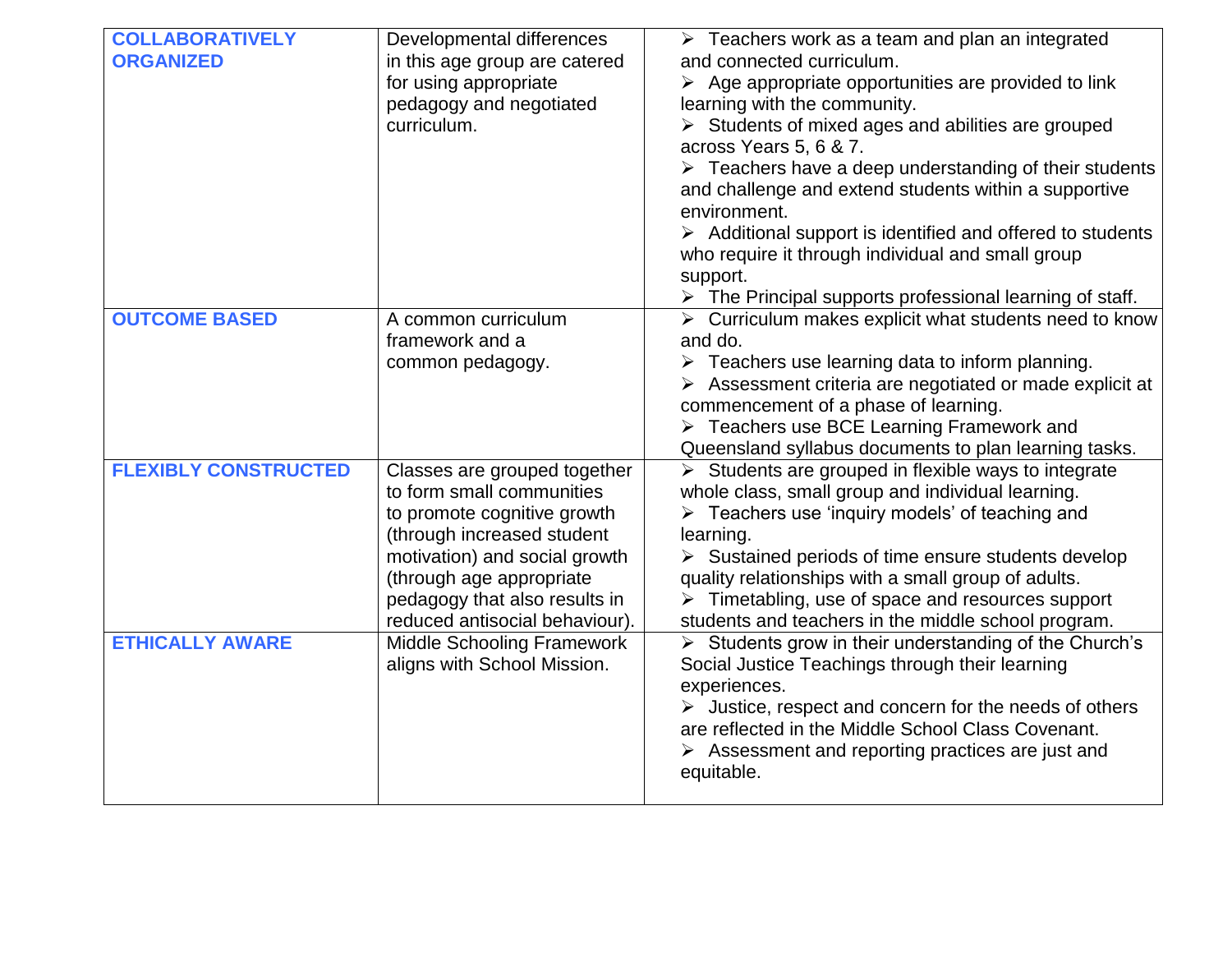| <b>STRATEGICALLY LINKED</b> | <b>Middle Schooling Framework</b><br>aligns with school Strategic<br>Renewal Plan and BCE<br>Learning Framework.                    | $\triangleright$ The whole school curriculum is connected across<br>year levels and phases of learning.<br>$\triangleright$ Teachers share student learning data within and<br>across phases of schooling.<br>$\triangleright$ Students create portfolios of their learning<br>achievement which can be taken to secondary school.                                                                                                                                                                                                                                                                                                                                                                                                                                                                                                             |
|-----------------------------|-------------------------------------------------------------------------------------------------------------------------------------|------------------------------------------------------------------------------------------------------------------------------------------------------------------------------------------------------------------------------------------------------------------------------------------------------------------------------------------------------------------------------------------------------------------------------------------------------------------------------------------------------------------------------------------------------------------------------------------------------------------------------------------------------------------------------------------------------------------------------------------------------------------------------------------------------------------------------------------------|
| <b>COMMUNITY ORIENTED</b>   | A classroom community in<br>which deep relationships are<br>formed between students,<br>teachers, parents and local<br>communities. | $\triangleright$ Opportunities are provided for the wider community to<br>be used as a resource in learning.<br>$\triangleright$ Students engage in age appropriate social service<br>and community outreach experiences.<br>> The Year Seven Leadership Program communicates<br>a strong expectation for the appropriate behaviour of<br>young leaders in our school community.<br>$\triangleright$ The Buddy Program provides opportunities for<br>students to act as mentors for younger students.<br>$\triangleright$ The Year Seven students are trained as peer<br>mediators to support students in the playground context.<br>$\triangleright$ Parents are encouraged to take an active role in<br>Middle Schooling programs and activities.<br>$\triangleright$ Professional learning communities established across<br>local schools. |
| <b>ADEQUATELY RESOURCED</b> | <b>School Strategic Renewal</b><br>Plan outlines provision for<br>resources. 4.                                                     | > School budget allows for allocation for Middle School<br>resources.<br>$\triangleright$ Professional development opportunities are provided<br>for teachers to continue to enhance their knowledge and<br>skills in middle schooling practices.<br>$\triangleright$ Extra staffing allocation to support effective teaching<br>and learning in the middle years.<br>$\triangleright$ Teachers continue to attend professional<br>development in the use of information and<br>communication technologies in student learning across<br>the curriculum. 3                                                                                                                                                                                                                                                                                     |